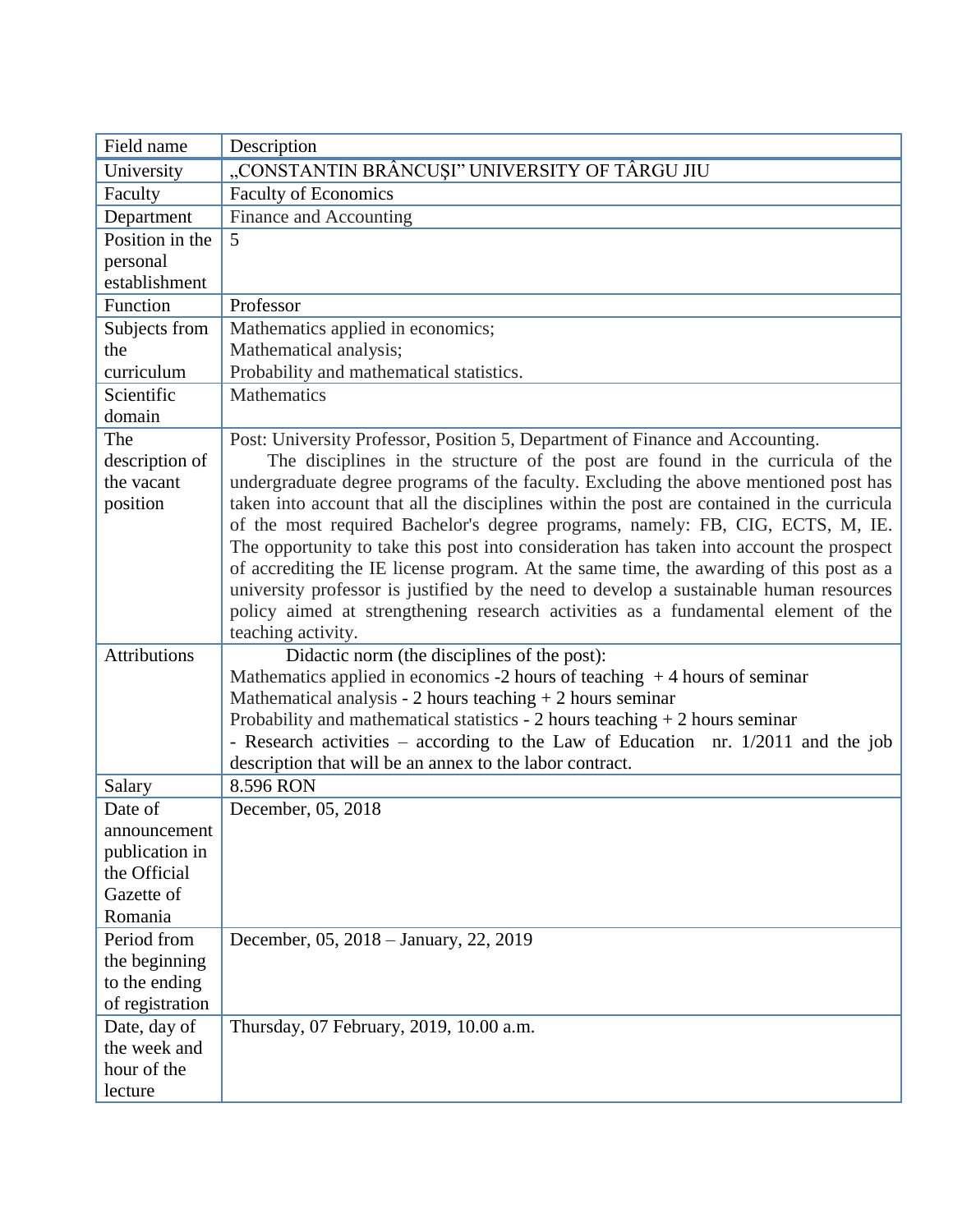| Place of the<br>lecture                                              | Faculty of Economics, Tineretului Street no. 4, Târgu-Jiu, Gorj                                                                                                                                                                                                                                                                                                                                                                                                                                                                                                                                                                                                                                                                                                                                                                                                                                                                                                                                                                                                                                                                                                                                                                                                                                                                                                                                                                                                                                                                                                                                                                                                                                                                                                                                                                                                                                                                                                                                                                                                                                                                                                                                                                                                                                                                                                                                                                                                                                                                                                                         |
|----------------------------------------------------------------------|-----------------------------------------------------------------------------------------------------------------------------------------------------------------------------------------------------------------------------------------------------------------------------------------------------------------------------------------------------------------------------------------------------------------------------------------------------------------------------------------------------------------------------------------------------------------------------------------------------------------------------------------------------------------------------------------------------------------------------------------------------------------------------------------------------------------------------------------------------------------------------------------------------------------------------------------------------------------------------------------------------------------------------------------------------------------------------------------------------------------------------------------------------------------------------------------------------------------------------------------------------------------------------------------------------------------------------------------------------------------------------------------------------------------------------------------------------------------------------------------------------------------------------------------------------------------------------------------------------------------------------------------------------------------------------------------------------------------------------------------------------------------------------------------------------------------------------------------------------------------------------------------------------------------------------------------------------------------------------------------------------------------------------------------------------------------------------------------------------------------------------------------------------------------------------------------------------------------------------------------------------------------------------------------------------------------------------------------------------------------------------------------------------------------------------------------------------------------------------------------------------------------------------------------------------------------------------------------|
| Date of<br>contest<br>lectures,<br>courses etc.                      | Thursday, 07 February, 2019, 10.00 a.m.                                                                                                                                                                                                                                                                                                                                                                                                                                                                                                                                                                                                                                                                                                                                                                                                                                                                                                                                                                                                                                                                                                                                                                                                                                                                                                                                                                                                                                                                                                                                                                                                                                                                                                                                                                                                                                                                                                                                                                                                                                                                                                                                                                                                                                                                                                                                                                                                                                                                                                                                                 |
| Date of results<br>announcement                                      | 07 February, 2019                                                                                                                                                                                                                                                                                                                                                                                                                                                                                                                                                                                                                                                                                                                                                                                                                                                                                                                                                                                                                                                                                                                                                                                                                                                                                                                                                                                                                                                                                                                                                                                                                                                                                                                                                                                                                                                                                                                                                                                                                                                                                                                                                                                                                                                                                                                                                                                                                                                                                                                                                                       |
| Period from<br>the beginning<br>to the ending<br>of<br>contestations | 08 February $-14$ February, 2019                                                                                                                                                                                                                                                                                                                                                                                                                                                                                                                                                                                                                                                                                                                                                                                                                                                                                                                                                                                                                                                                                                                                                                                                                                                                                                                                                                                                                                                                                                                                                                                                                                                                                                                                                                                                                                                                                                                                                                                                                                                                                                                                                                                                                                                                                                                                                                                                                                                                                                                                                        |
| Themes of the<br>competition<br>tests                                | For the candidates from the higher educational system is checked the accomplishment<br>of minimum standards for the tenure of the position in agreement with the OMEN no.<br>6129/2016 and with the Methodology for the tenure of the teaching and research<br>positions of "Constantin Brâncuși" University of Târgu Jiu.<br>Candidates that come from outside the higher educational system have to give an<br>additional public lecture, with the following themes:<br>Linear Algebra: Matrices, determinants and systems of linear equations, Linear<br>spaces. Linear dependence and linear independence. Bases and dimension. Linear<br>subspaces. Linear operators and matrices. Eigenvalues and Eigenvectors. Cayley-<br>Hamilton Theorem. Inner products and norms. The Gram-Schmidt orthogonalization<br>process. Bilinear forms and quadratic forms; Elements of linear programming.<br>Functions of one real variable: Topological properties of the real numbers.<br>Sequences and series of real numbers. Series of powers. Limit and continuity. Uniform<br>continuity. Differential calculus. Sequences and series of functions; Integral calculus<br>(Riemann integral and Lebesgue integral). Taylor's formula for single-variable<br>functions. Concave and convex functions. Maxima and minima with applications to<br>economics.<br><b>Real functions of several real variables:</b> Topological properties of the n-<br>dimensional Euclidean spaces. Sequences and series of vectors, Limit and Continuity.<br>Uniform continuity. Partial derivatives. Jacobian matrix. Higher order partial<br>derivatives. Hessian matrix. Differentials. Taylor's formula functions of several<br>variables. Maxima and minima. Method of Lagrange multipliers for maxima and<br>minima. Optimization problems in economics.<br>Multiple integrals and improper integrals: Double integrals. Iterated integrals.<br>Change of variables in a double integral. Definition of an improper integral and types<br>of improper integrals. Convergence of improper integrals. Improper integrals containing<br>a parameter. Gamma function and beta function.<br>Probability Theory and Mathematical Statistics Field of events and<br>Probability field. Conditional Probabilities and independence. Bayes' formula. Random<br>variables, Expectation and variance of random variables. Normal random variables.<br>Convergence of random variables. Chebyshev's inequality the weak law of large<br>numbers. The strong law of large numbers. Functions of two random variables. |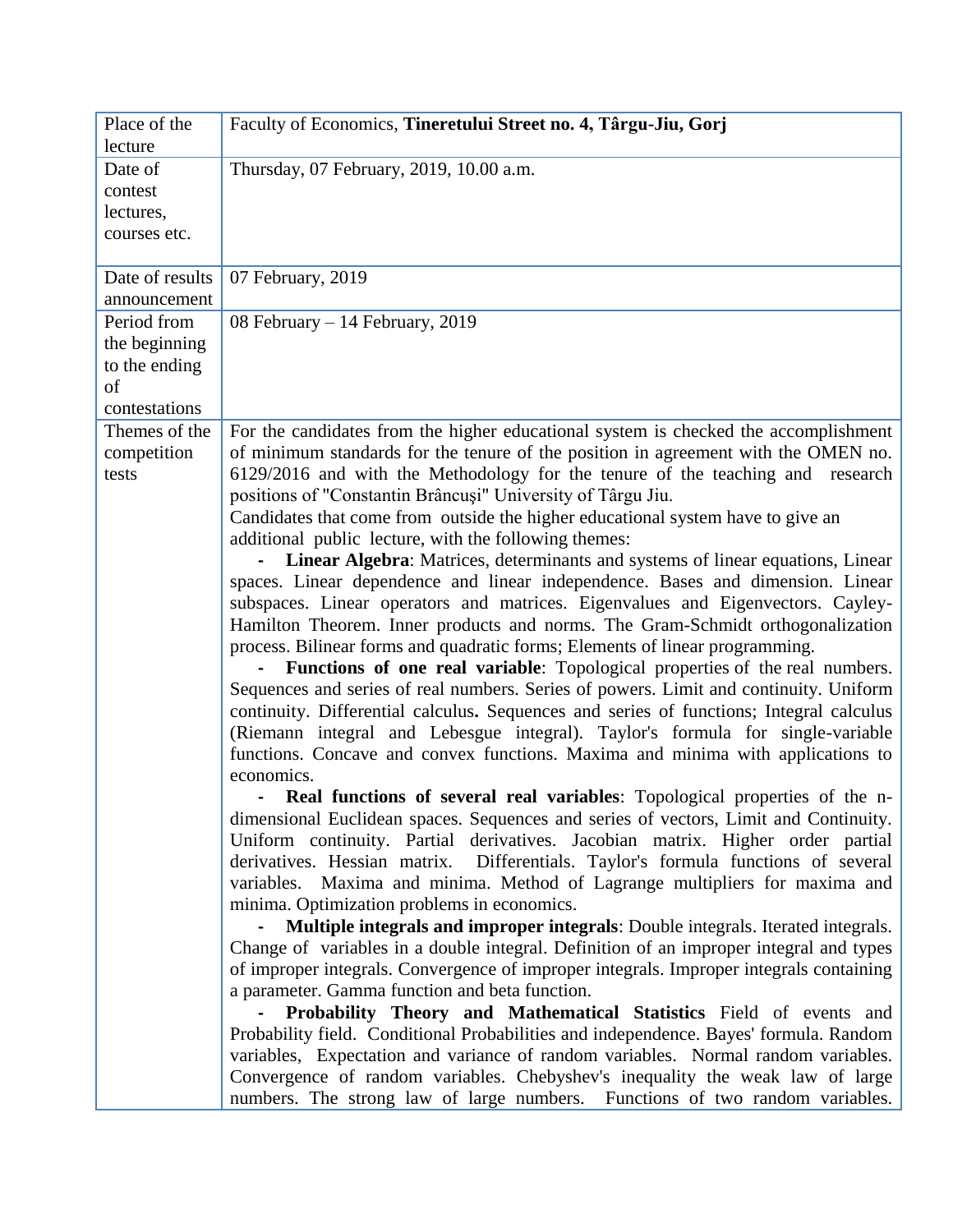|                      | Covariance. Correlation. Conditional expectation. Confidence intervals and hypothesis<br>testing.                                                                    |
|----------------------|----------------------------------------------------------------------------------------------------------------------------------------------------------------------|
|                      | <b>References</b>                                                                                                                                                    |
|                      | [1] Josef Leydold, Mathematics 1 for Economics - Linear Spaces and Metric Concepts,<br>http://statmath.wu.ac.at/courses/mvw_math1/download/Mathematics_1_oneside.pdf |
|                      | [2] Josef Leydold, Mathematics 2 for Economics - Analysis and Dynamic Optimization,                                                                                  |
|                      | http://statmath.wu.ac.at/courses/mvw_math2/download/Mathematics_2_oneside.pdf                                                                                        |
|                      | [3] John E. Hutchinson, Introduction To Mathematical Analysis, 1994, https://maths-                                                                                  |
|                      | people.anu.edu.au/~john/Assets/Lecture%20Notes/B21H_97.pdf                                                                                                           |
|                      | Rudin, Principles of Mathematical Analysis<br>[4] Walter<br>(3rd<br>edition,<br>1976)                                                                                |
|                      | https://archive.org/details/RudinW.PrinciplesOfMathematicalAnalysis3eMGH1976978007                                                                                   |
|                      | 0542358353S/page/n3                                                                                                                                                  |
|                      | [5] Prasanna Sahoo, Probability and Mathematical Statistics, Department of Mathematics,                                                                              |
|                      | University of Louisville, http://www.math.louisville.edu/~pksaho01/teaching/Math662TB-                                                                               |
|                      | 09S.pdf                                                                                                                                                              |
|                      | [6] Frederik Michel Dekking, Cornelis Kraaikamp, Hendrik Paul Lopuhaa, Ludolf Erwin                                                                                  |
|                      | Meester, A Modern Introduction to Probability and Statistics, Springer,<br>2005,                                                                                     |
|                      | https://cis.temple.edu/~latecki/Courses/CIS2033-<br>Spring13/Modern_intro_probability_statistics_Dekking05.pdf                                                       |
| Description of       | The contest is run according to the contest methodology framework for the tenure of a                                                                                |
| contest              | teaching position and a research position in academic education approved by                                                                                          |
| procedure            | Government decision No. 457 of 04.05.2011, the National Education Law no. 1/2011,                                                                                    |
|                      | and Methodology for the tenure of teaching positions and research of Constantin                                                                                      |
|                      | Brâncuși " University "from Târgu Jiu.                                                                                                                               |
| List of<br>documents | In order to take part in the contest and to apply for a teaching position, the                                                                                       |
|                      | candidate must supply a detailed file containing the following documents:                                                                                            |
|                      | Al. The application form, signed by the candidate accompanied by a statement                                                                                         |
|                      | on his own responsibility regarding veracity of the information submitted in the                                                                                     |
|                      | file; A2. Proposal of university career development of the candidate both from                                                                                       |
|                      | teaching and scientific research point of view; the proposal shall be drawn up                                                                                       |
|                      | by the applicant, shall include up to 10 pages and is one of the main criteria to                                                                                    |
|                      | separate candidates; A3. Curriculum vitae of the applicant in writing and                                                                                            |
|                      | electronic format which should include information on: studies, diplomas,                                                                                            |
|                      | professional experience and workplaces, research and development projects                                                                                            |
|                      | where he/she was a director and member of the project and obtained the grants,                                                                                       |
|                      | if there are such projects or grants, and specifying the source of funding for each                                                                                  |
|                      | one; information about awards or other items for the recognition of the                                                                                              |
|                      | applicant's scientific contributions; A4. List of scientific papers of the candidate                                                                                 |
|                      | in printed format (signed by every page). The complete list of works of the                                                                                          |
|                      | candidate should be the following: the list of maximum 10 papers considered to                                                                                       |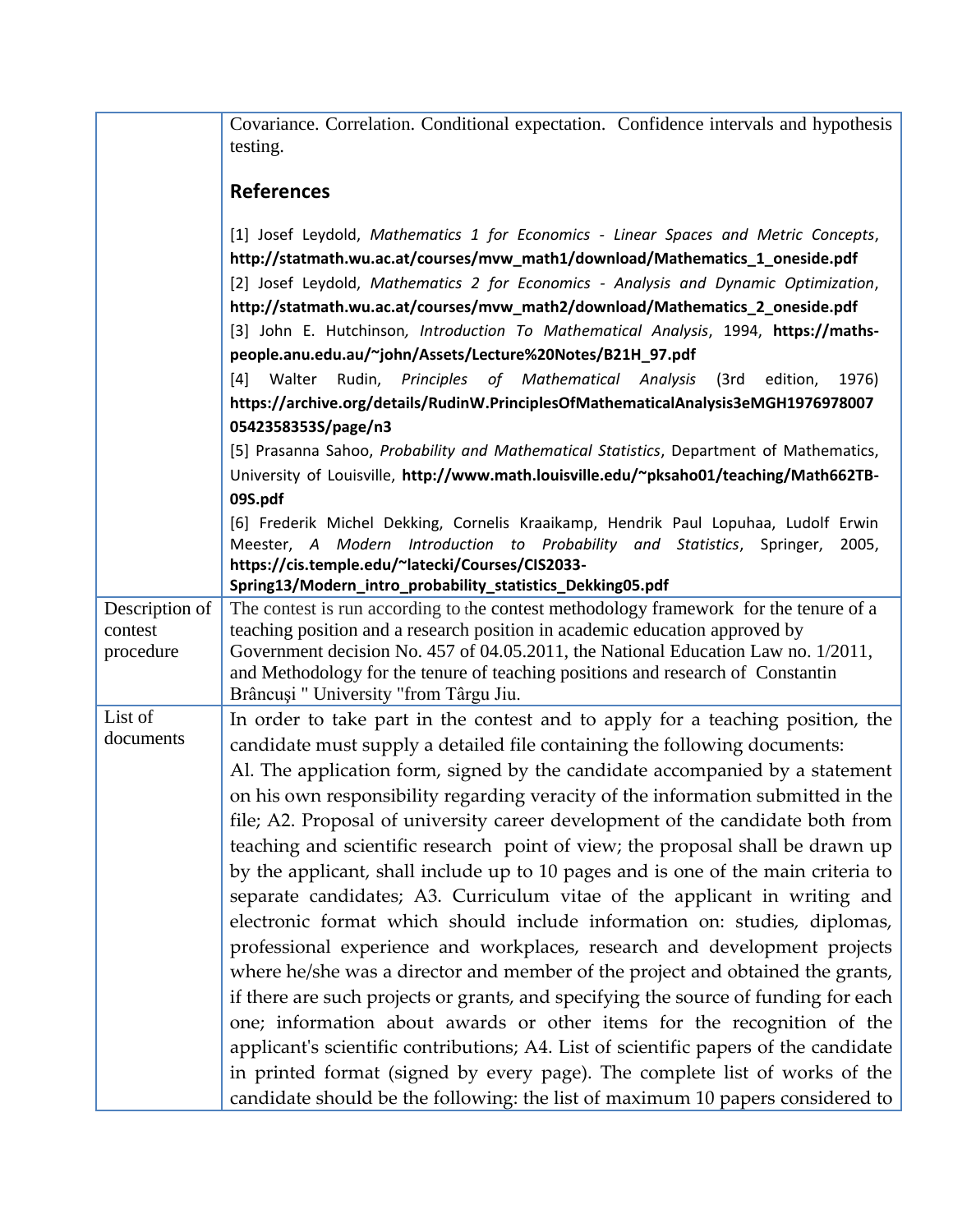be most relevant to his/her professional achievements, which are included in electronic format in the file and which can be found in other types of papers referred to in complete list of works by the candidate; thesis or doctoral theses; patents and other intellectual and industrial property rights; books and chapters in books; papers / studies published in journals of the main international scientific flux; papers in extenso in the proceedings of the main international specialized conferences; other papers and scientific contributions or, where appropriate, of artistic creation;A5. Statement of standards fulfillment requirements for the contest of job position, filled up and signed by the candidate, in printed form (original, signed by each page); A6 Documents related to the degree of doctor (certified copy of doctoral diploma and if the original doctoral diploma is not recognized in Romania, the certificate of its recognition or equivalence, in authenticated copy or the copy of Ministerial Order confirming award of doctorate);A7. The summary of doctoral thesis in Romanian and in a foreign language (maximum one page for each language); A8. Other diplomas certifying the candidate's studies: copies of other diplomas attesting the applicant's studies (degree, Bachelor, Master / Postgraduate, certificate attesting psycho-pedagogical study) or, if original diplomas are not recognized in Romania, the certificates of recognition or equivalence; copies of other diplomas attesting the applicant's studies. The copies are signed by candidate for certification "according to the original"; A9. Transcripts of records, supplements of diploma papers or school situations issued for each cycle of studies; A10. Copy of the identity card; A11. Copies of documents evidencing the change of name, if is applicable (certificate of marriage or proof for the change of name); A12. Personal statement of the applicants that they are not in any circumstances of incompatibility laid down in Law 1/2011, the Law of National Education and the Framework Methodology issued at national level; A13. Medical certificate attesting that the candidate is able to carry out educational activity; A14. The referrers list with their contact details(for associate professor and professor positions): at least 3 personalities in the same subject, from Romania or abroad, outside CBU, who agreed to write letters of recommendation regarding the candidate's professional qualities; A15. The proof of the fee payment to apply for the position; A16. Statement of assuming full responsability, in original, (holograph) signed by the candidate (the declaration must assume correctness of the data included in the file and the fact they refer to his /her own activities and achievements, otherwise the candidate facing the consequences of false statements, according to the law); A17. The portfolio including maximum 10 of the candidate's papers considered to be the most representative, scanned on electronic support (CD). Besides, the electronic